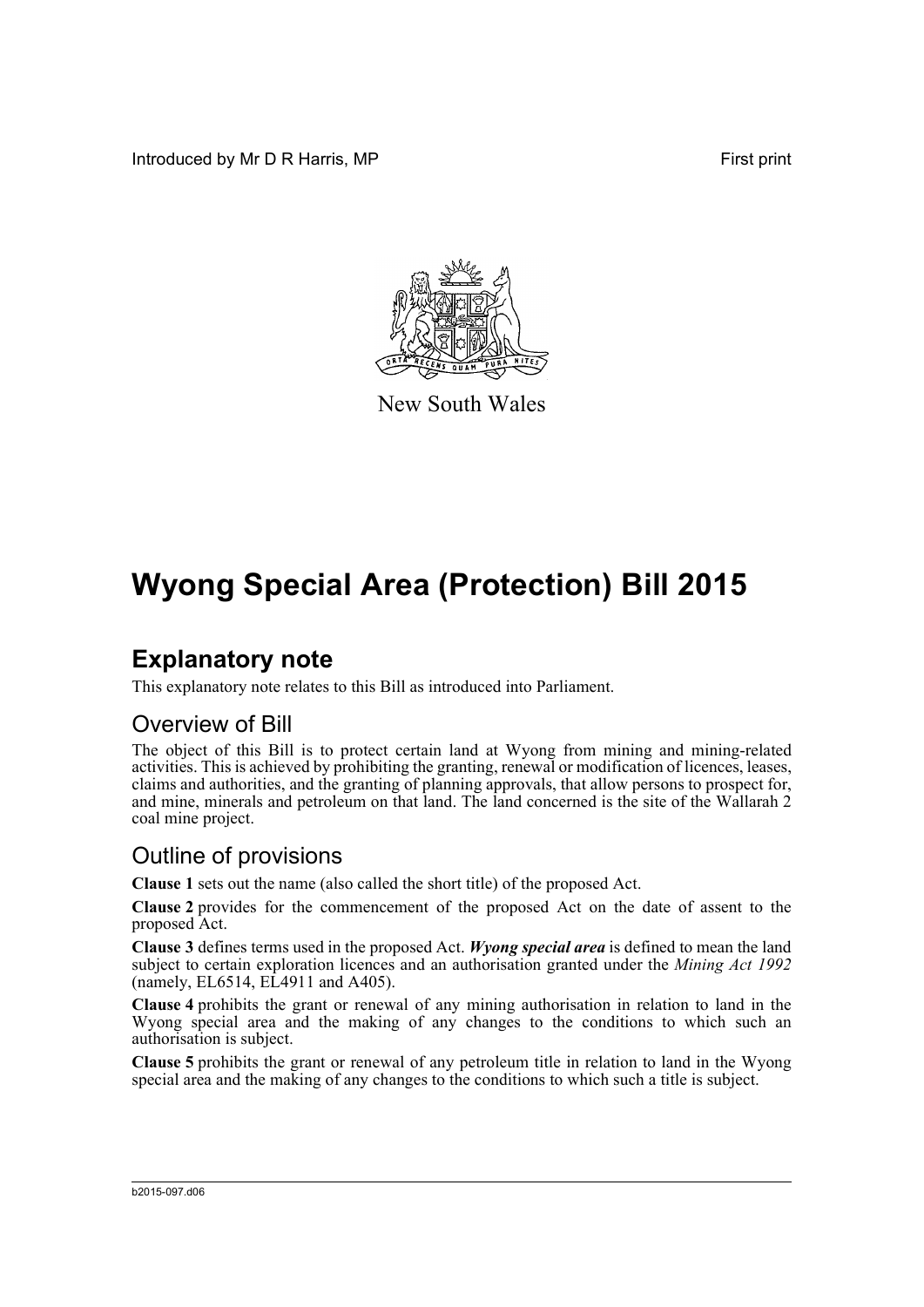**Clause 6** provides that a planning approval is not to be given under the *Environmental Planning and Assessment Act 1979* in relation to development for the purposes of prospecting and mining activities on land in the Wyong special area and cancels any such planning approval already given.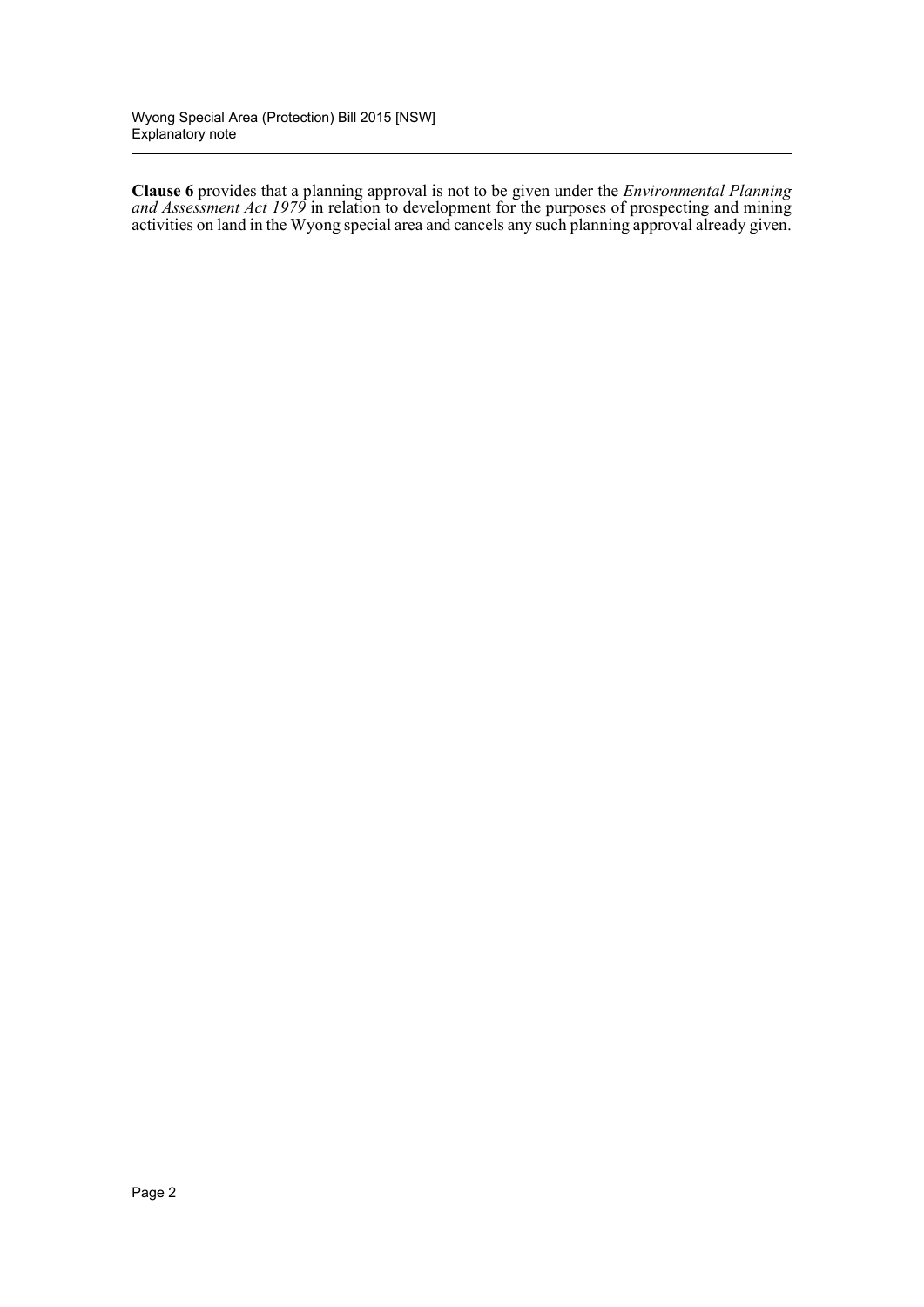Introduced by Mr D R Harris, MP First print



New South Wales

# **Wyong Special Area (Protection) Bill 2015**

### **Contents**

|   |                                                                                 | Page           |
|---|---------------------------------------------------------------------------------|----------------|
|   | Name of Act                                                                     | 2              |
|   | Commencement                                                                    | 2              |
| 3 | Definitions                                                                     | $\overline{2}$ |
| 4 | Prohibition on grant of mining authorisations relating to Wyong<br>special area | 3              |
| 5 | Prohibition on grant of petroleum titles relating to Wyong special area         | 3              |
| 6 | Restrictions on certain planning approvals relating to Wyong special area 4     |                |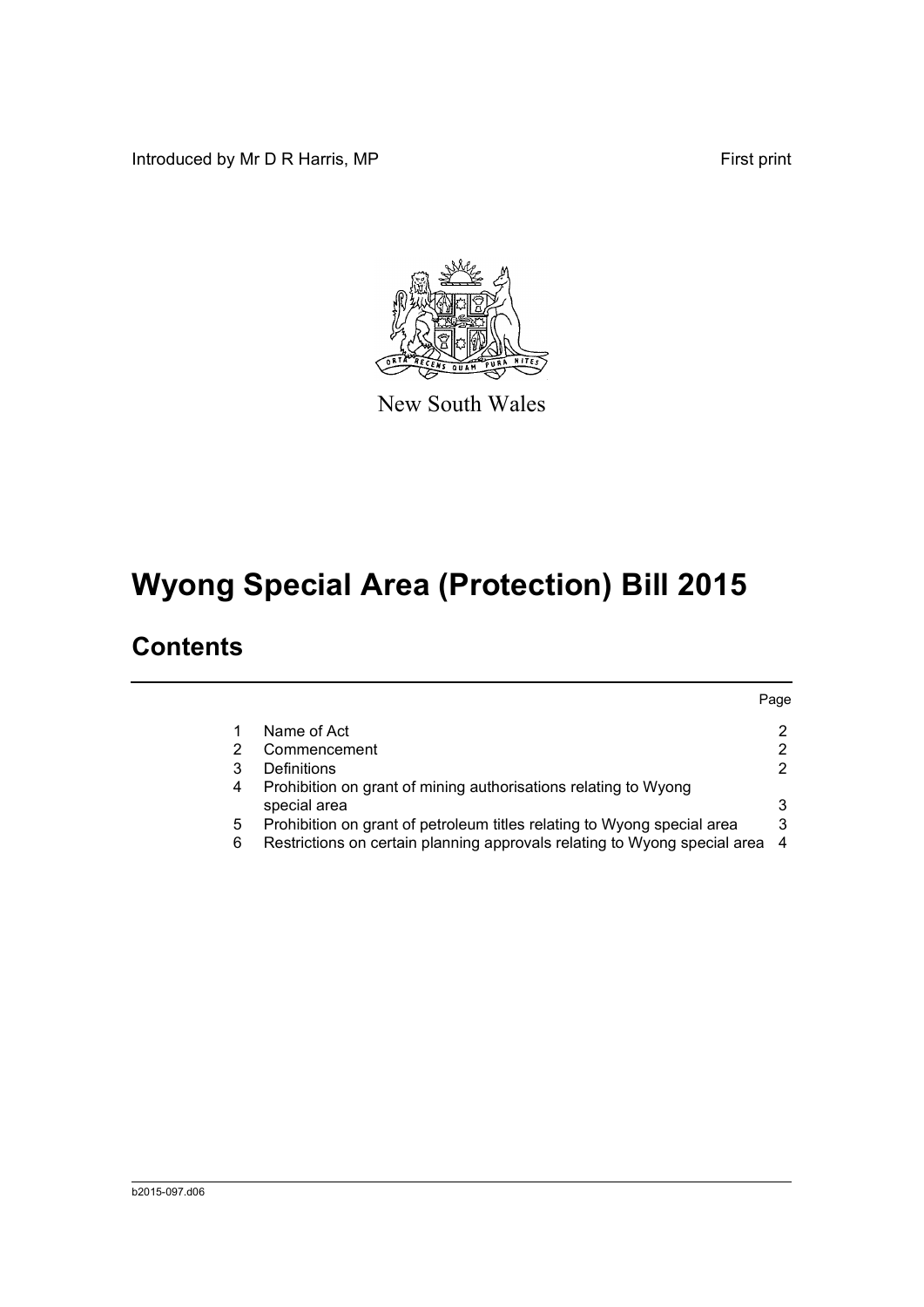

New South Wales

## **Wyong Special Area (Protection) Bill 2015**

No , 2015

#### **A Bill for**

An Act to prohibit the granting, renewal or modification of exploration, prospecting and mining authorities and titles for minerals and petroleum, and certain planning approvals, that relate to land at Wyong that is the site of the Wallarah 2 coal mine project; and for other purposes.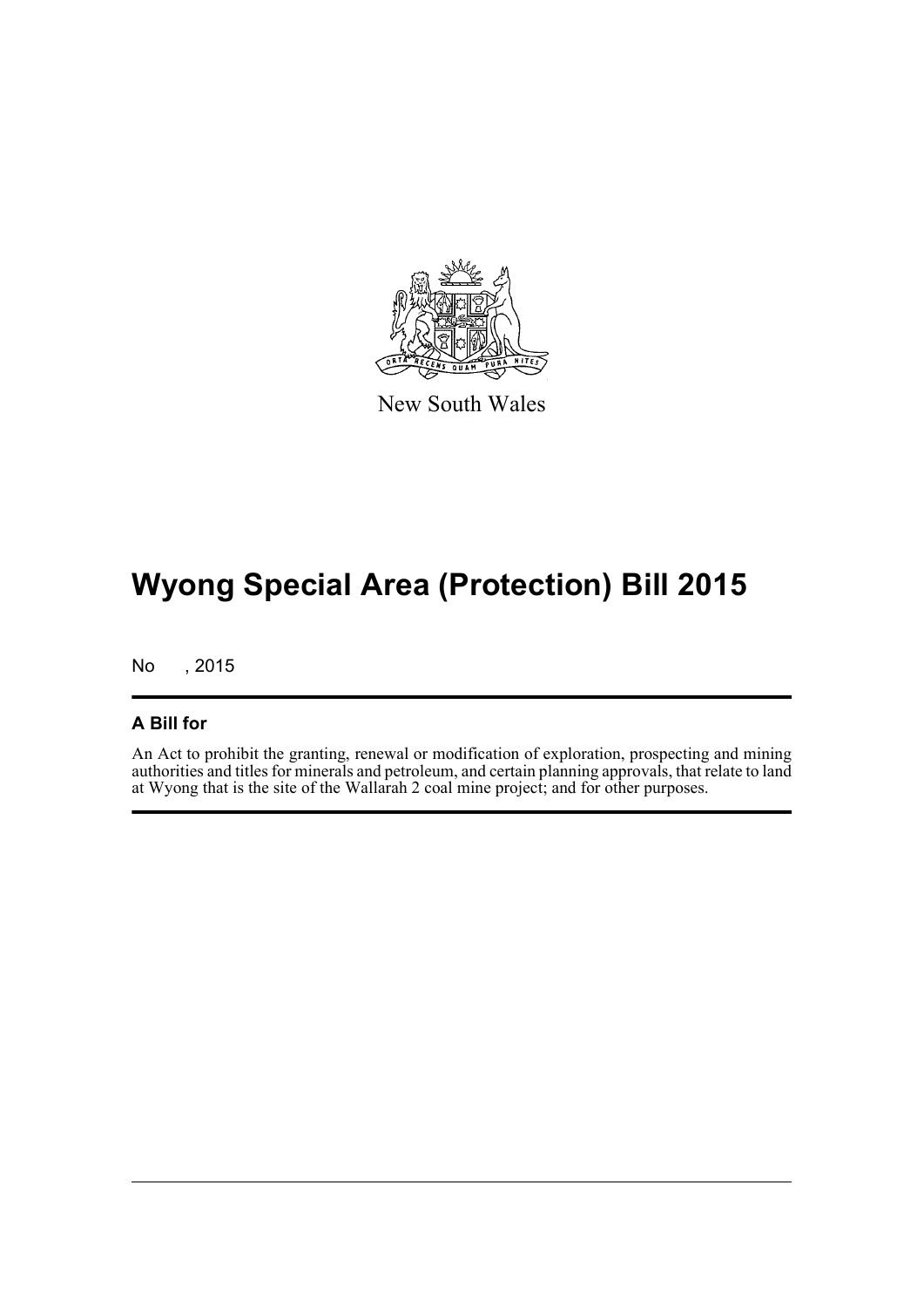<span id="page-4-2"></span><span id="page-4-1"></span><span id="page-4-0"></span>

|              |                                                                                                                                                                                                                           | The Legislature of New South Wales enacts:                                                                                                                                                                                                                                                                        | 1                                      |
|--------------|---------------------------------------------------------------------------------------------------------------------------------------------------------------------------------------------------------------------------|-------------------------------------------------------------------------------------------------------------------------------------------------------------------------------------------------------------------------------------------------------------------------------------------------------------------|----------------------------------------|
|              |                                                                                                                                                                                                                           |                                                                                                                                                                                                                                                                                                                   |                                        |
| 1            | <b>Name of Act</b>                                                                                                                                                                                                        |                                                                                                                                                                                                                                                                                                                   | 2                                      |
|              |                                                                                                                                                                                                                           | This Act is the <i>Wyong Special Area (Protection) Act 2015</i> .                                                                                                                                                                                                                                                 | 3                                      |
| $\mathbf{2}$ | <b>Commencement</b>                                                                                                                                                                                                       |                                                                                                                                                                                                                                                                                                                   | 4                                      |
|              |                                                                                                                                                                                                                           | This Act commences on the date of assent to this Act.                                                                                                                                                                                                                                                             | 5                                      |
| 3            | <b>Definitions</b>                                                                                                                                                                                                        |                                                                                                                                                                                                                                                                                                                   | 6                                      |
|              |                                                                                                                                                                                                                           | In this Act:                                                                                                                                                                                                                                                                                                      | $\overline{7}$                         |
|              |                                                                                                                                                                                                                           | <i>mine</i> means to extract material from land for the purpose of recovering minerals or<br>petroleum from the material so extracted or to rehabilitate land (other than a derelict<br>mine site) from which material has been extracted.                                                                        | 8<br>9<br>$10$                         |
|              |                                                                                                                                                                                                                           | <i>mineral</i> means any substance prescribed by the regulations under the <i>Mining Act</i><br>1992 and includes coal and oil shale, but does not include uranium or petroleum.                                                                                                                                  | 11<br>12                               |
|              |                                                                                                                                                                                                                           | <i>mining authorisation</i> means any of the following:                                                                                                                                                                                                                                                           | 13                                     |
|              | (a)                                                                                                                                                                                                                       | an exploration licence under the <i>Mining Act 1992</i> granting the holder the right<br>to prospect for minerals on the land specified in the licence,                                                                                                                                                           | 14<br>15                               |
|              | (b)                                                                                                                                                                                                                       | an assessment lease under that Act granting the holder the right to prospect for<br>minerals on the land specified in the lease,                                                                                                                                                                                  | 16<br>17                               |
|              | (c)                                                                                                                                                                                                                       | a mining lease under that Act granting the holder the right to prospect on and<br>mine the land specified in the lease, carry out primary treatment operations<br>necessary to separate the mineral or minerals from the material from which<br>they are recovered and carry out any mining purpose on that land, | 18<br>19<br>20<br>21                   |
|              | (d)                                                                                                                                                                                                                       | a mineral claim under that Act granting the holder the right to prospect for<br>minerals specified in the claim.                                                                                                                                                                                                  | 22<br>23                               |
|              |                                                                                                                                                                                                                           | <i>petroleum</i> means any of the following:                                                                                                                                                                                                                                                                      | 24                                     |
|              | (a)                                                                                                                                                                                                                       | any naturally occurring hydrocarbon, whether in a gaseous, liquid or solid<br>state,                                                                                                                                                                                                                              | 25<br>26                               |
|              | (b)                                                                                                                                                                                                                       | any naturally occurring mixture of hydrocarbons, whether in a gaseous, liquid<br>or solid state,                                                                                                                                                                                                                  | 27<br>28                               |
|              | (c)                                                                                                                                                                                                                       | any naturally occurring mixture of one or more hydrocarbons, whether in a<br>gaseous, liquid or solid state, and one or more of the following:<br>hydrogen sulphide,<br>(i)<br>(ii)<br>nitrogen,<br>(iii)<br>helium,<br>carbon dioxide,<br>(iv)<br>(v)<br>water,                                                  | 29<br>30<br>31<br>32<br>33<br>34<br>35 |
|              | (d)                                                                                                                                                                                                                       | any substance referred to in paragraph $(a)$ , $(b)$ or $(c)$ that has been returned to<br>a natural reservoir.<br>but does not include coal, oil shale or any other mineral.                                                                                                                                     | 36<br>37<br>38                         |
|              | petroleum mining operations means operations carried out in the course of mining<br>for petroleum.<br><i>petroleum prospecting operations</i> means operations carried out in the course of<br>prospecting for petroleum. |                                                                                                                                                                                                                                                                                                                   | 39<br>40                               |
|              |                                                                                                                                                                                                                           |                                                                                                                                                                                                                                                                                                                   | 41<br>42                               |
|              |                                                                                                                                                                                                                           | <i>petroleum title</i> means any of the following:                                                                                                                                                                                                                                                                | 43                                     |
|              | (a)                                                                                                                                                                                                                       | an exploration licence under the <i>Petroleum (Onshore) Act 1991</i> granting the<br>holder the exclusive right to prospect for petroleum on the land comprised in<br>the licence,                                                                                                                                | 44<br>45<br>46                         |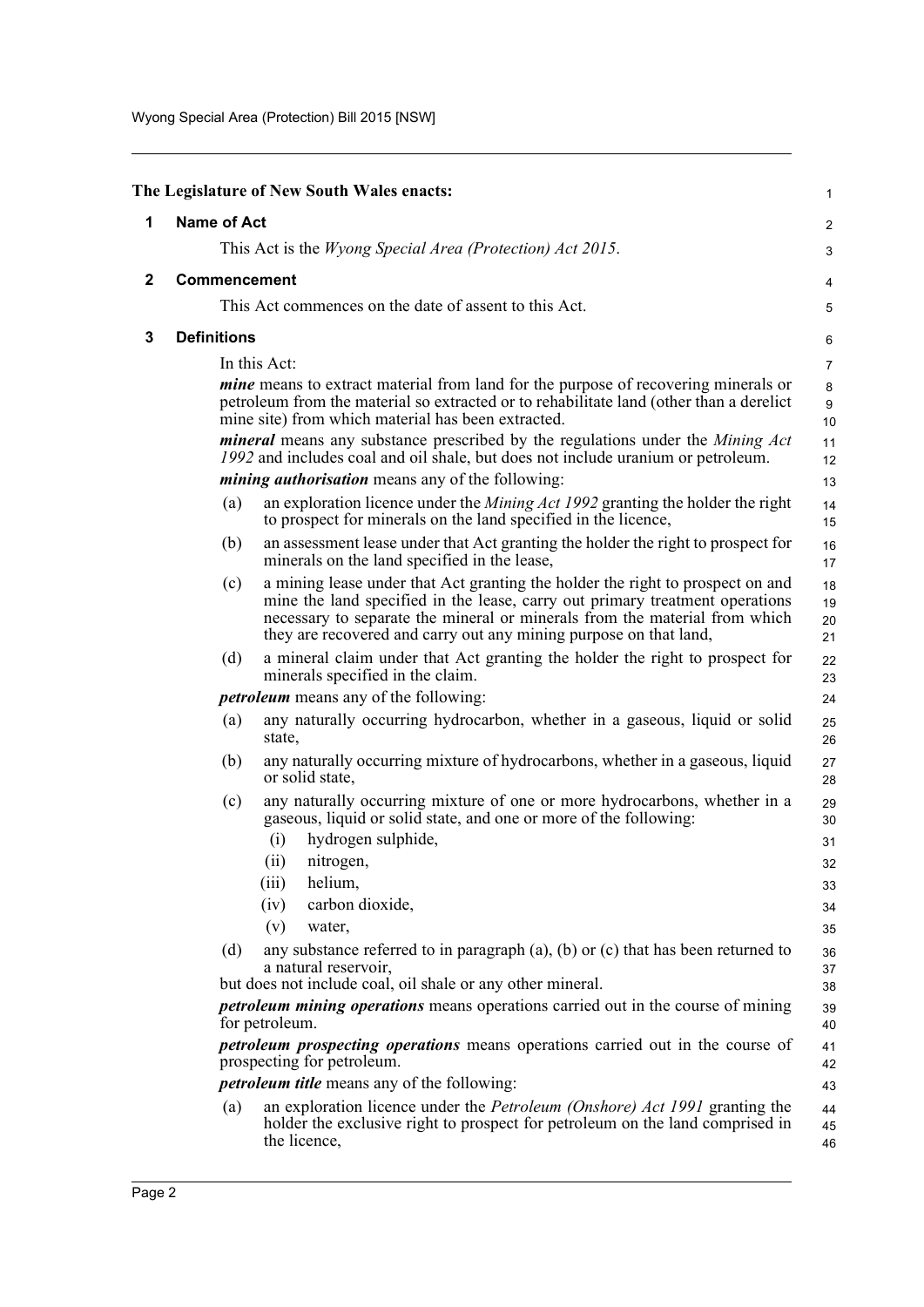<span id="page-5-1"></span><span id="page-5-0"></span>

|   |     | (b) | an assessment lease under that Act granting the holder the exclusive right to<br>prospect for petroleum and to assess any petroleum deposit on the land<br>comprised in the lease,                                                                                             | $\mathbf{1}$<br>$\overline{2}$<br>3 |
|---|-----|-----|--------------------------------------------------------------------------------------------------------------------------------------------------------------------------------------------------------------------------------------------------------------------------------|-------------------------------------|
|   |     | (c) | a production lease under that Act granting the holder the exclusive right to<br>conduct petroleum mining operations in and on the land comprised in the<br>lease,                                                                                                              | $\overline{4}$<br>5<br>6            |
|   |     | (d) | a special prospecting authority under that Act granting the holder the exclusive<br>right to conduct speculative geological, geophysical or geochemical surveys<br>or scientific investigations in relation to petroleum in respect of the land<br>comprised in the authority. | $\overline{7}$<br>8<br>9<br>10      |
|   |     |     | <i>planning approval</i> means any of the following:                                                                                                                                                                                                                           | 11                                  |
|   |     | (a) | development consent under Part 4 of the <i>Environmental Planning and</i><br><i>Assessment Act 1979</i> (including consent for State significant development),                                                                                                                 | 12<br>13                            |
|   |     | (b) | the modification of any such development consent,                                                                                                                                                                                                                              | 14                                  |
|   |     | (c) | the modification of an approval given under Part 3A of that Act (as continued<br>in force) to carry out a project,                                                                                                                                                             | 15<br>16                            |
|   |     | (d) | an approval within the meaning of Part 5 of that Act,                                                                                                                                                                                                                          | 17                                  |
|   |     | (e) | an approval of State significant infrastructure within the meaning of Part 5.1<br>of that Act,                                                                                                                                                                                 | 18<br>19                            |
|   |     | (f) | the modification of an approval referred to in paragraph (e).                                                                                                                                                                                                                  | 20                                  |
|   |     |     | <i>prospecting for minerals</i> means carrying out works on, or removing samples from,<br>land for the purpose of testing the mineral bearing qualities of the land.                                                                                                           | 21<br>22                            |
|   |     |     | <i>prospecting for petroleum</i> means carrying out works on, or removing samples from,<br>land for the purpose of testing the quality and quantity of petroleum in the land and<br>the potential to recover petroleum from the land.                                          | 23<br>24<br>25                      |
|   |     |     | <i>Wyong special area</i> means land subject to the following current and former mining<br>authorisations:                                                                                                                                                                     | 26<br>27                            |
|   |     | (a) | exploration licence number EL6514 renewed on and from 24 October 2011,                                                                                                                                                                                                         | 28                                  |
|   |     | (b) | exploration licence number EL4911 dated October 1995,                                                                                                                                                                                                                          | 29                                  |
|   |     | (c) | authorisation number A405 dated 1995.                                                                                                                                                                                                                                          | 30                                  |
| 4 |     |     | Prohibition on grant of mining authorisations relating to Wyong special area                                                                                                                                                                                                   | 31                                  |
|   | (1) |     | The Minister administering the Mining Act 1992 must not:                                                                                                                                                                                                                       | 32                                  |
|   |     | (a) | grant any mining authorisation in relation to land in the Wyong special area, or                                                                                                                                                                                               | 33                                  |
|   |     |     | (b) renew any mining authorisation in relation to land in the Wyong special area,<br>or                                                                                                                                                                                        | 34<br>35                            |
|   |     | (c) | vary, omit or impose any condition to which a mining authorisation in relation<br>to land in the Wyong special area is subject.                                                                                                                                                | 36<br>37                            |
|   | (2) |     | To avoid doubt, this section extends to prohibiting the Minister from granting any<br>mining authorisation of a particular type in relation to land to a person who holds a<br>different type of mining authorisation in relation to that land.                                | 38<br>39<br>40                      |
| 5 |     |     | Prohibition on grant of petroleum titles relating to Wyong special area                                                                                                                                                                                                        | 41                                  |
|   | (1) |     | The Minister administering the <i>Petroleum (Onshore) Act 1991</i> must not:                                                                                                                                                                                                   | 42                                  |
|   |     | (a) | grant any petroleum title in relation to land in the Wyong special area, or                                                                                                                                                                                                    | 43                                  |
|   |     | (b) | renew any petroleum title in relation to land in the Wyong special area, or                                                                                                                                                                                                    | 44                                  |
|   |     | (c) | vary, omit or impose any condition to which a petroleum title in relation to<br>land in the Wyong special area is subject.                                                                                                                                                     | 45<br>46                            |